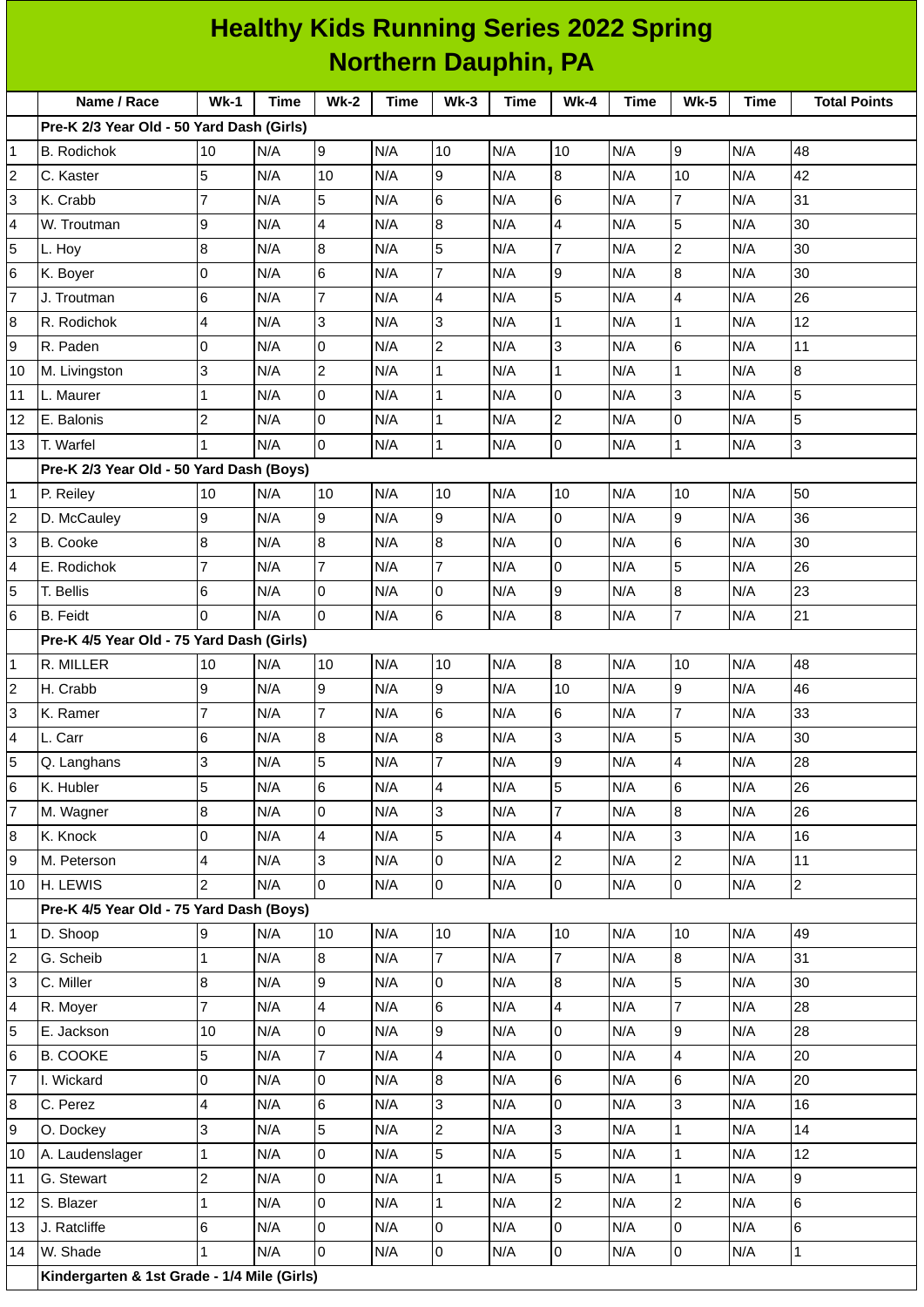## **Healthy Kids Running Series 2022 Spring Northern Dauphin, PA**

| 1              | M. Crabb                                   | 10             | 01:51 | 10             | 01:53 | 10             | 01:52 | 10             | 01:53 | 10             | 01:49 | 50                      |
|----------------|--------------------------------------------|----------------|-------|----------------|-------|----------------|-------|----------------|-------|----------------|-------|-------------------------|
| $\overline{c}$ | R. Doyle                                   | 7              | 02:03 | 9              | 02:03 | 9              | 01:59 | 6              | 02:15 | $\overline{8}$ | 02:00 | 39                      |
| 3              | S. Troutman                                | 6              | 02:08 | 8              | 02:08 | $\overline{7}$ | 02:07 | $\overline{8}$ | 02:00 | $\,6$          | 02:06 | 35                      |
| 4              | E. Reynolds                                | 9              | 02:00 | 0              | N/A   | 8              | 02:03 | 9              | 01:59 | $\overline{9}$ | 01:58 | 35                      |
| 5              | K. Heim                                    | 5              | 02:15 | $\overline{7}$ | 02:18 | 5              | 02:17 | $\overline{7}$ | 02:09 | 5              | 02:10 | 29                      |
| 6              | R. Moyer                                   | 4              | 02:28 | 6              | 02:22 | 4              | 02:30 | $\overline{4}$ | 02:23 | $\overline{3}$ | 02:21 | 21                      |
| $\overline{7}$ | J. Jackson                                 | 8              | 02:02 | 0              | N/A   | 6              | 02:11 | 0              | N/A   | 7              | 02:03 | 21                      |
| 8              | A. Bonawitz                                | 3              | 02:38 | 5              | 02:34 | 3              | 02:58 | 5              | 02:19 | $\overline{4}$ | 02:14 | 20                      |
|                | Kindergarten & 1st Grade - 1/4 Mile (Boys) |                |       |                |       |                |       |                |       |                |       |                         |
| $\mathbf 1$    | J. Tabb                                    | 10             | 01:39 | 10             | 01:41 | 10             | 01:37 | 10             | 01:37 | 10             | 01:38 | 50                      |
| $\overline{c}$ | C. Maldonado                               | 9              | 01:51 | 9              | 01:54 | 9              | 01:53 | g              | 01:54 | $\overline{8}$ | 01:56 | 44                      |
| 3              | O. Langhans                                | 8              | 01:59 | 8              | 01:56 | 5              | 01:58 | 8              | 02:00 | $\overline{9}$ | 01:55 | 38                      |
| 4              | M. Miller                                  | $\overline{7}$ | 02:00 | $\overline{7}$ | 02:03 | $\overline{7}$ | 01:56 | $\overline{7}$ | 02:01 | $\overline{7}$ | 02:00 | 35                      |
| 5              | S. Kaster                                  | 6              | 02:01 | 6              | 02:05 | 8              | 01:55 | l0             | N/A   | 5              | 02:07 | 25                      |
| 6              | <b>B.</b> Carr                             | $\mathbf 1$    | 02:18 | 5              | 02:12 | $\overline{c}$ | 02:26 | 5              | 02:14 | $\overline{4}$ | 02:13 | 17                      |
| $\overline{7}$ | J. Peterson                                | 4              | 02:13 | 4              | 02:15 | 3              | 02:22 | 3              | 02:23 | $\overline{c}$ | 02:20 | 16                      |
| 8              | J. Lehman                                  | $\overline{c}$ | 02:17 | 3              | 02:16 | 4              | 02:17 | $\overline{4}$ | 02:18 | $\mathbf{1}$   | 02:30 | 14                      |
| 9              | J. Reed                                    | 5              | 02:10 | $\overline{c}$ | 02:29 | 0              | N/A   | lo             | N/A   | $\,6$          | 02:01 | 13                      |
| 10             | S. Wickard                                 | 0              | N/A   | 0              | N/A   | $\mathbf{1}$   | 02:56 | $\overline{c}$ | 02:26 | 3              | 02:17 | 6                       |
| 11             | A. Kieffer                                 | 0              | N/A   | 0              | N/A   | 0              | N/A   | 6              | 02:04 | $\overline{0}$ | N/A   | $\,6$                   |
| 12             | M. Snyder                                  | 0              | N/A   | 0              | N/A   | 6              | 01:57 | lo             | N/A   | 0              | N/A   | 6                       |
| 13             | G. Foreman                                 | 1              | 02:27 | $\mathbf{1}$   | 02:31 | $\mathbf{1}$   | 02:41 | lo             | N/A   | $\mathbf{1}$   | 02:21 | $\overline{\mathbf{4}}$ |
| 14             | C. Brennan                                 | 3              | 02:14 | 0              | N/A   | 0              | N/A   | l0             | N/A   | $\overline{0}$ | N/A   | $\mathsf{S}$            |
|                | 2nd & 3rd Grade - 1/2 Mile (Girls)         |                |       |                |       |                |       |                |       |                |       |                         |
| 1              | S. Reiner                                  | 9              | 03:53 | 10             | 03:55 | 10             | 03:53 | 10             | 03:49 | 10             | 03:40 | 49                      |
| $\overline{c}$ | A. Wiest                                   | 8              | 04:33 | 9              | 04:39 | 9              | 05:22 | 9              | 04:33 | $\overline{9}$ | 05:06 | 44                      |
| 3              | A. Rank                                    | 6              | 06:13 | 0              | N/A   | 8              | 07:00 | $\overline{8}$ | 05:10 | 8              | 05:48 | 30                      |
| 4              | J. Ratcliffe                               | 10             | 03:41 | 0              | N/A   | 0              | N/A   | $\overline{0}$ | N/A   | 0              | N/A   | $10\,$                  |
| 5              | S. Quinn-Coates                            | $\overline{7}$ | 06:00 | $\overline{0}$ | N/A   | l0             | N/A   | l0             | N/A   | $\overline{0}$ | N/A   | $\overline{7}$          |
|                | 2nd & 3rd Grade - 1/2 Mile (Boys)          |                |       |                |       |                |       |                |       |                |       |                         |
| 1              | A. REYNOLDS                                | 10             | 03:59 | $\overline{0}$ | N/A   | 10             | 04:19 | 10             | 04:04 | $\overline{9}$ | 04:09 | 39                      |
| 2              | I. Reynolds                                | 9              | 04:13 | 0              | N/A   | 9              | 04:36 | 9              | 04:09 | 8              | 04:31 | 35                      |
| 3              | T. Williams                                | 8              | 04:16 | 0              | N/A   | 8              | 05:02 | 8              | 04:20 | 10             | 03:49 | 34                      |
| 4              | D. Henry                                   | 6              | 04:53 | 0              | N/A   | 7              | 05:18 | 0              | N/A   | 7              | 04:53 | 20                      |
| 5              | K. Bousman                                 | 7              | 04:28 | 0              | N/A   | 0              | N/A   | $\overline{7}$ | 04:28 | 6              | 04:54 | 20                      |
| 6              | <b>B.</b> Witmer                           | 5              | 05:25 | $10\,$         | 04:48 | 0              | N/A   | 0              | N/A   | 0              | N/A   | 15                      |
|                | 4th & 5th Grade - 1 Mile (Girls)           |                |       |                |       |                |       |                |       |                |       |                         |
| 1              | C. Haines                                  | 10             | 08:15 | $10\,$         | 08:11 | $10\,$         | 08:05 | 10             | 08:30 | 10             | 09:05 | 50                      |
| $\overline{c}$ | A. Moyer                                   | 0              | N/A   | 0              | N/A   | 9              | 10:50 | 9              | 12:23 | 9              | 13:04 | 27                      |
|                | 4th & 5th Grade - 1 Mile (Boys)            |                |       |                |       |                |       |                |       |                |       |                         |
| 1              | W. Troutman                                | 9              | 07:45 | 10             | 07:43 | 10             | 08:00 | 10             | 07:42 | $\overline{9}$ | 08:06 | 48                      |
| 2              | C. Lynde                                   | 10             | 07:44 | 9              | 07:45 | 9              | 08:02 | 9              | 07:48 | 8              | 08:07 | 45                      |
| 3              | W. TABB                                    | $\overline{7}$ | 08:26 | 8              | 08:23 | 8              | 08:28 | 8              | 08:24 | 10             | 07:08 | 41                      |
| 4              | M. Schaffner                               | 6              | 09:25 | $\overline{7}$ | 08:53 | 7              | 08:57 | $\overline{7}$ | 08:44 | $\overline{7}$ | 09:21 | 34                      |
| 5              | G. Reiner                                  | 5              | 10:13 | 6              | 09:55 | 6              | 10:07 | 6              | 10:37 | 6              | 09:46 | 29                      |
| 6              | A. Laudenslager                            | 4              | 10:38 | 5              | 11:15 | 5              | 10:30 | $\overline{4}$ | 13:46 | 4              | 13:11 | 22                      |
| 7              | X. Paden                                   | 3              | 12:07 | 4              | 13:03 | 4              | 14:49 | 5              | 12:29 | 5              | 09:47 | 21                      |
| 8              | J. Ratcliffe                               | 8              | 08:06 | 0              | N/A   | 0              | N/A   | l0             | N/A   | 0              | N/A   | 8                       |
|                | 6th - 8th Grade - 1 Mile (Girls)           |                |       |                |       |                |       |                |       |                |       |                         |
|                |                                            |                |       |                |       |                |       |                |       |                |       |                         |